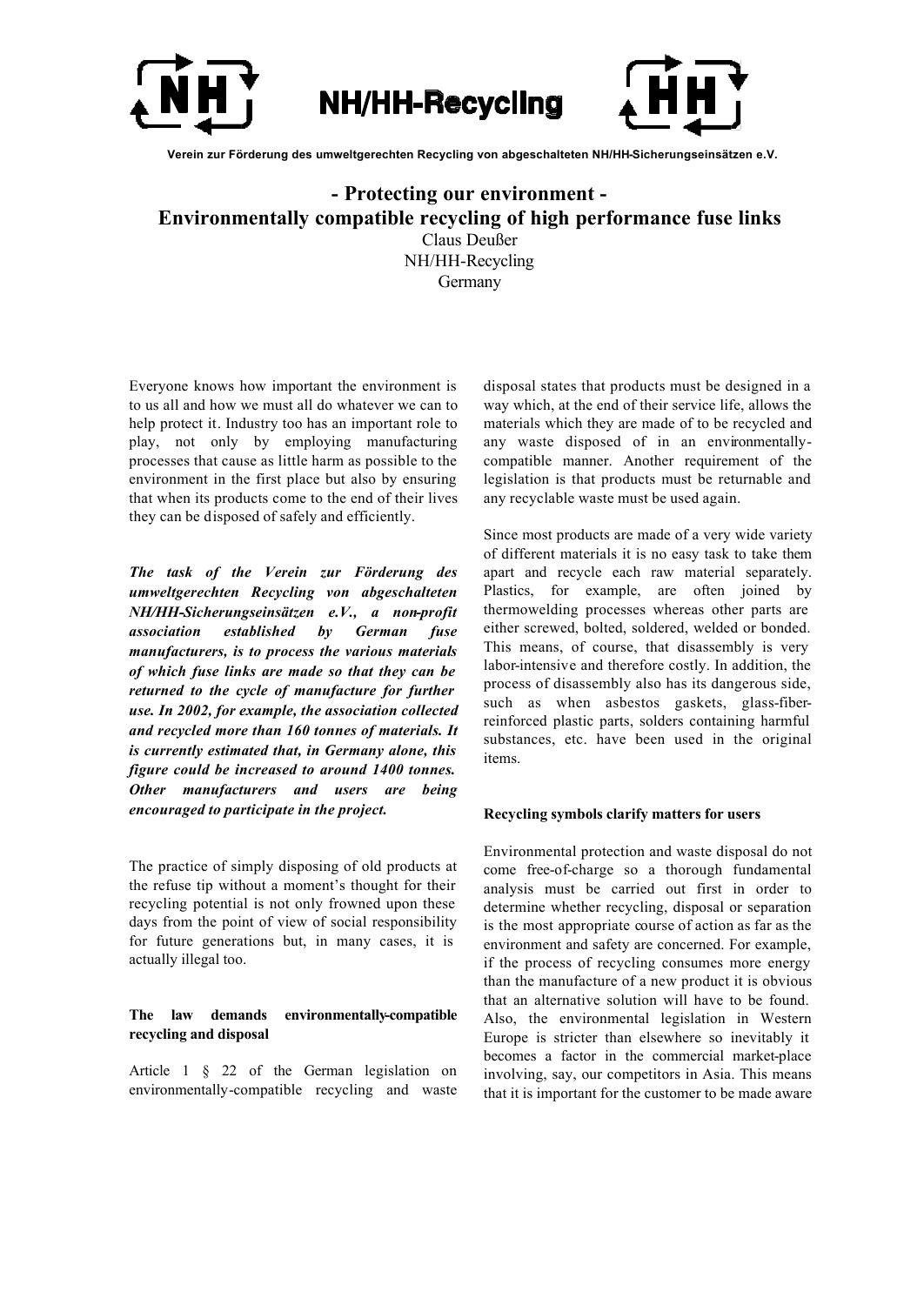

of the reason for any higher price that might be involved. Consequently, it is necessary to identify the products as having been manufactured by environmentally-compatible processes and being suitable for disposal by environmentally-compatible means - "recycling symbols" are used.

As far as the electrical industry is concerned, a ground-breaking initiative has been taken by the German manufacturers of low-voltage and highvoltage high-breaking-capacity fuse links. Even before the most recent German legislation on recycling came into force customers had begun asking the manufacturers of fuse links if they could set up a methodical system which would allow used fuse links to be returned for environmentallycompatible disposal. As a result, several fuse manufacturers began offering and charging for a disposal service for used fuse links. Then, in 1995, with the aim of putting the subject of environmentally-compatible disposal on a regular footing, a number of the manufacturers involved (Fritz Driescher KG, EFEN GmbH, Lindner GmbH, Jean Müller GmbH, M. Schneider-Annaberg GmbH, Siba GmbH and Siemens AG) joined forces with the ZVEI (Zentralverband Elektrotechnik-Elektronik-industrie) and, through an initial working party, established the non-profit-making "Verein zur Förderung des umweltgerechten Recycling von abgeschalteten NH/HH-Sicherungseinsätzen", otherwise known as "NH/HH-Recycling", registered in Regensburg and with its Head Office in Frankfurt.

## **Recycling the products and materials of 20 years ago**

For many applications, fuse links represent a relatively cheap and safe way of providing protection for electrical systems and equipment. L.v. h.b.c. (NH) fuse links (low-voltage high-breakingcapacity) are used in low-voltage installations and h.v. h.b.c. (HH) (high-voltage high-breakingcapacity) fuse links in medium-voltage installations. The volume of the l.v. h.b.c. fuses varies between 45 and  $900 \text{ cm}^3$  (5 to 15 cm long and 3 to 10 cm wide). The h.v. h.b.c. fuses, on the other hand, are substantially larger: 20 to 65 cm long and 5 to 8.5 cm in diameter. The service life of these fuses, provided they are not called upon to blow, is approximately 20 years, which is well above the average life of most other types of electrical equipment. This means that, with these long-life products, recyclers are having to deal with materials that were in common use 20 years ago. In "old" fuse links, for example, asbestos was still being used as a jointing material. Fig. 1 shows a cross section through an l.v. h.b.c. fuse link and lists the other materials used in its construction; similarly Fig. 2 illustrates an h.v. h.b.c. fuse link.



# **Structure of an LV HRC fuse link**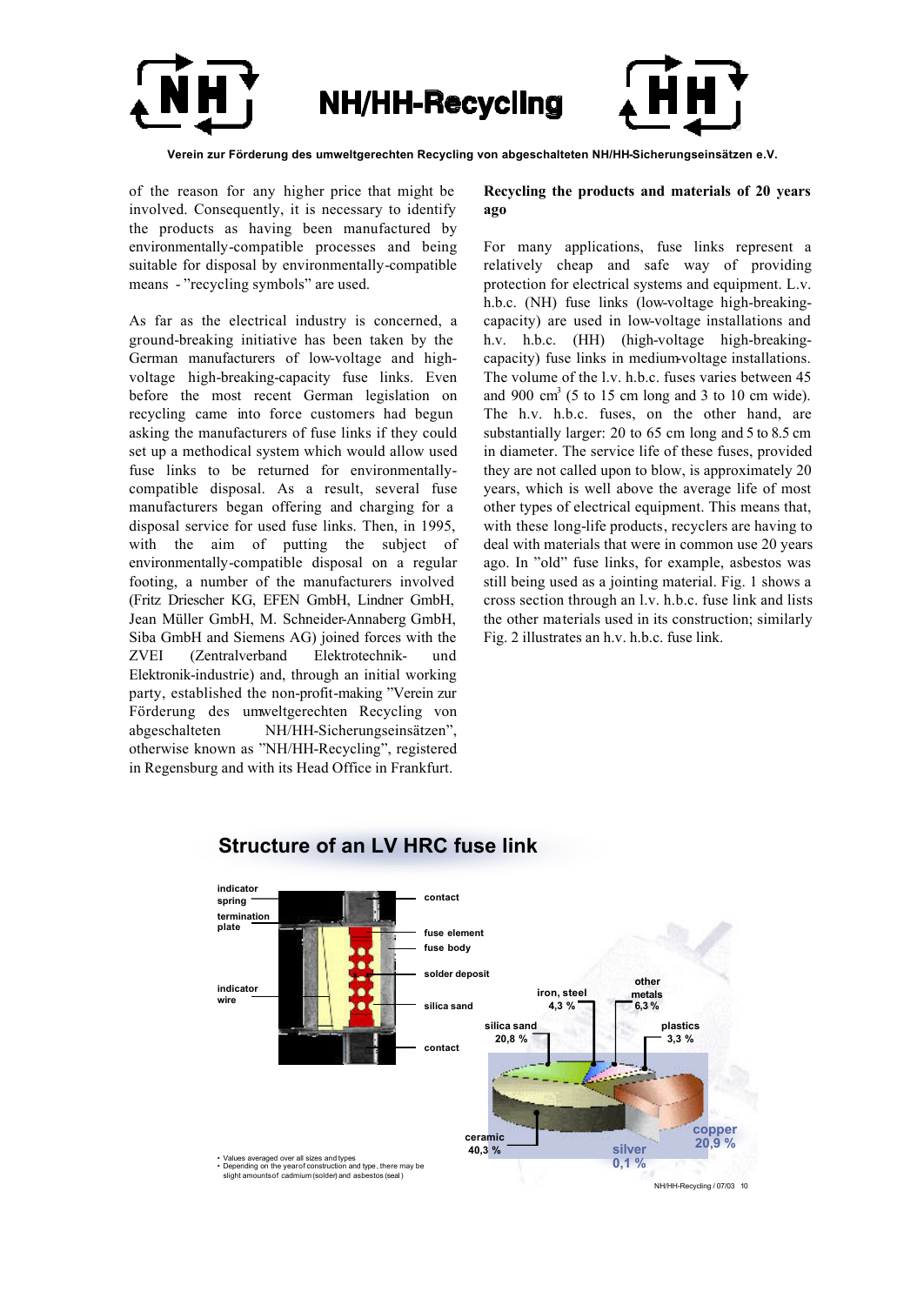



# **Structure of an HV HCR fuse link**

## **The result: copper, silver and materials for the building trade and the chemical industry**

The percentages of different materials also listed in Fig. 1 show that the recycling and re-use of copper and silver is thoroughly worthwhile and, as "valuables", do not deserve to be included amongst the residual waste or dumped on the refuse tip. The classic alternatives of disassembly or shredding offer the possible means by which the materials can be recovered.

Although disassembling these fuse links is a laborintensive process, some successful projects have been set up, e.g. with power utilities and disabled people's organizations working together, in which the fuses are disassembled and the valuable materials they contain recovered so that they can be returned to the manufacturing cycle. The actual cost of disassembly is not covered by the profit obtained from the raw materials so the disabled people's organizations have to make a small charge for each fuse. The asbestos joint gaskets mentioned previously also cause some problems with disassembly.

The strict rules that apply when working with asbestos make disassembly a complex and costly process - as also is shredding or processing by pan grinder (a crushing process producing coarser results than a shredder) with subsequent melting down in the blast furnace. This situation has led to further tests being carried out in conjunction with a copper smeltery which have demonstrated that fuse links can be processed directly in a converter without any pre-processing at all. Under normal circumstances it is necessary to add quartz sand during the process in order to produce slag and promote the precipitation of iron. Since the fuse links that are being melted down already contain around 30% quartz sand, however, this "waste product" actually helps in the process.

Following an inquiry among various copper smelters and recycling companies throughout the country, the Norddeutsche Affinerie in Hamburg was eventually chosen because of its capacity and environmental capabilities. As a second waste handler the NH/HH-Recycling entered into a contract with the copper smelter Brixlegg, Austria.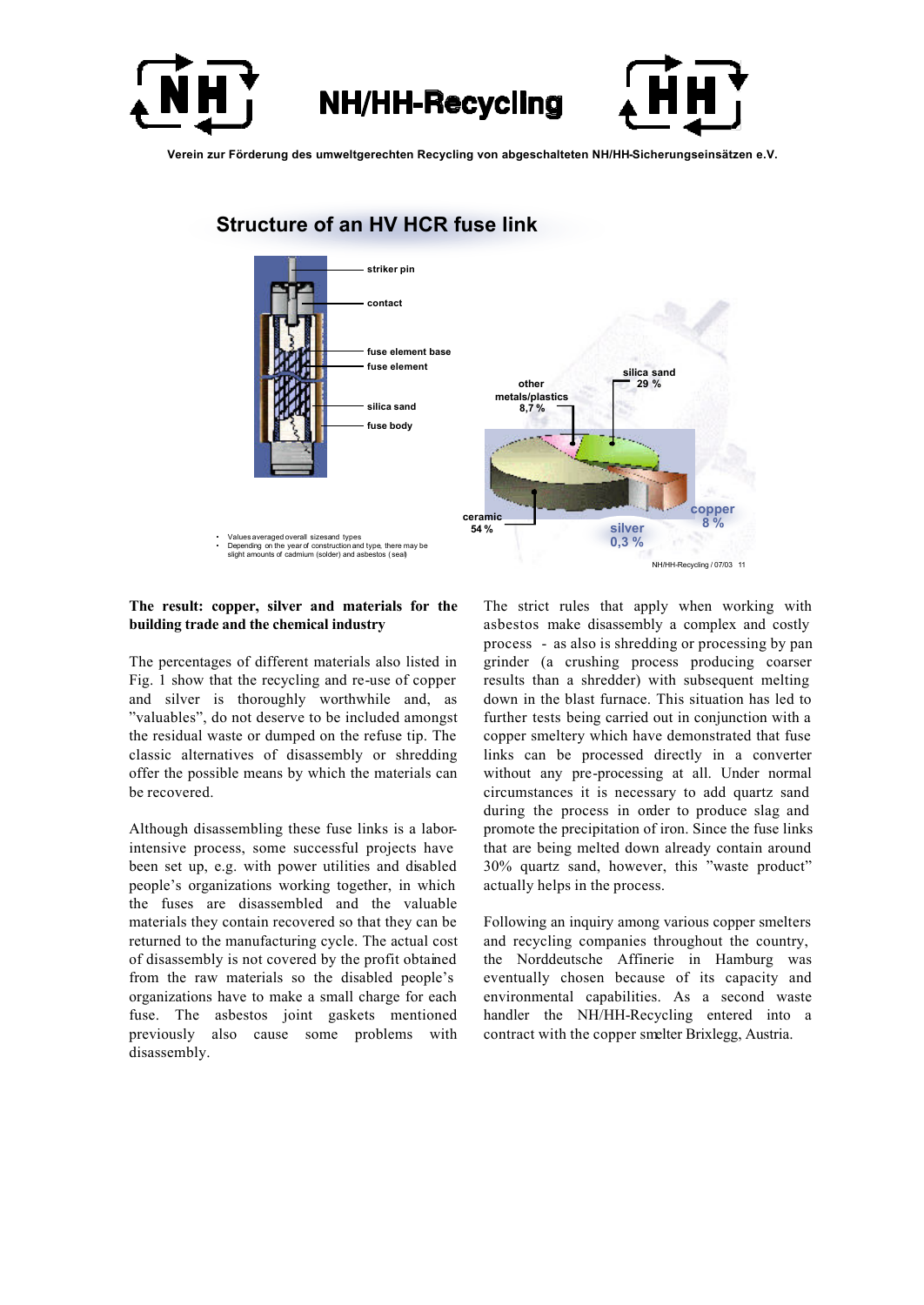

For direct processing in copper converters the fuse links must normally satisfy the following specification:

- Plastics content less than 3.5%
- Asbestos content less than 0.05%
- Cadmium content less than 0.005%

The plastics are utilized to produce heat with continuous monitoring of the flue gas. During the melting, any zinc that originates from, say, brass contact blades is converted into zinc dust and collects in the plant filters. However, this is not a problem provided the total amount of zinc remains below 50 tonnes per annum - as it will given the total amount of recycling anticipated. The ceramic body of the fuses and the quartz sand are converted to slag that can be used again for road building and in the concrete industry. Another end-product, sulfuric acid, can be re-utilized by the chemical industry. The asbestos is rendered harmless by being incorporated into the slag.

### **Research benefits from the profits**

Most of the l.v. and h.v. h.b.c. fuse links come from the country's power utilities and general industry. They are usually collected in "egg box" pallets placed at specified collecting points. The various sales organizations, which also function as collecting points, provide information for smaller users, such as electrical contractors and installers, on the recycling facilities that are available. Danzas, with branches all over Germany, has been awarded the contract for collecting the egg-box pallets when they are full and transporting them to the company's own buffer store. When a collecting point has full pallets to be collected it notifies the transport company by fax and the pallets are then collected within three days and replaced with new empty pallets.

When a sufficient quantity of fuse links has accumulated in the buffer store, the haulier delivers them to the copper smeltery and invoices "NH/HH-Recycling" for its work. There are no charges to users for any aspect of the logistics involved or the recycling process.

After deduction of the costs for logistics, recycling and advertising etc., in accordance with the statutes of the association, the revenue is donated to a research agency to promote research in the area of fuse link technology and environmental compatibility. The agency is asked to publish results in appropriate manner.

### **Spreading throughout Europe**

In 2001, approximately 116 tonnes of used l.v. and h.v. h.b.c. fuse links were collected and recycled; in 2002, by the end of December, the collected total had already reached 166 tonnes. For Germany alone the estimated annual figure of used fuse links is approximately 1400 tonnes so it can be seen that the potential of recycling is very considerable indeed (Fig. 3).

"NH/HH-Recycling" intends to also enable foreign customers of the member companies to have their old fuse links disposed of by environmentallycompatible means. The organization's trade-marks have already been registered in approximately 30 countries and inquiries about the concept of the recycling process have been received from Austria, Sweden and recently England.

## **Memorandum on the European activities of NH/HH Recycling (members' meeting resolution of 17.05.00)**

1. The main tasks of NH/HH Recycling involve recycling fuse links that are manufactured or distributed either by members of the Association or by companies which use its sign. If these fuse links can be collected from foreign customers or at foreign production locations, they may also be included in the recycling concept.

2. Based on a legal assessment by ZVEI (German electrical industry), there are unlikely to be any benefits from operating NH/HH Recycling as a European association.

3. As a German nonprofit making association, it is not a primary objective of NH/HH Recycling to extend the system beyond Germany's borders.